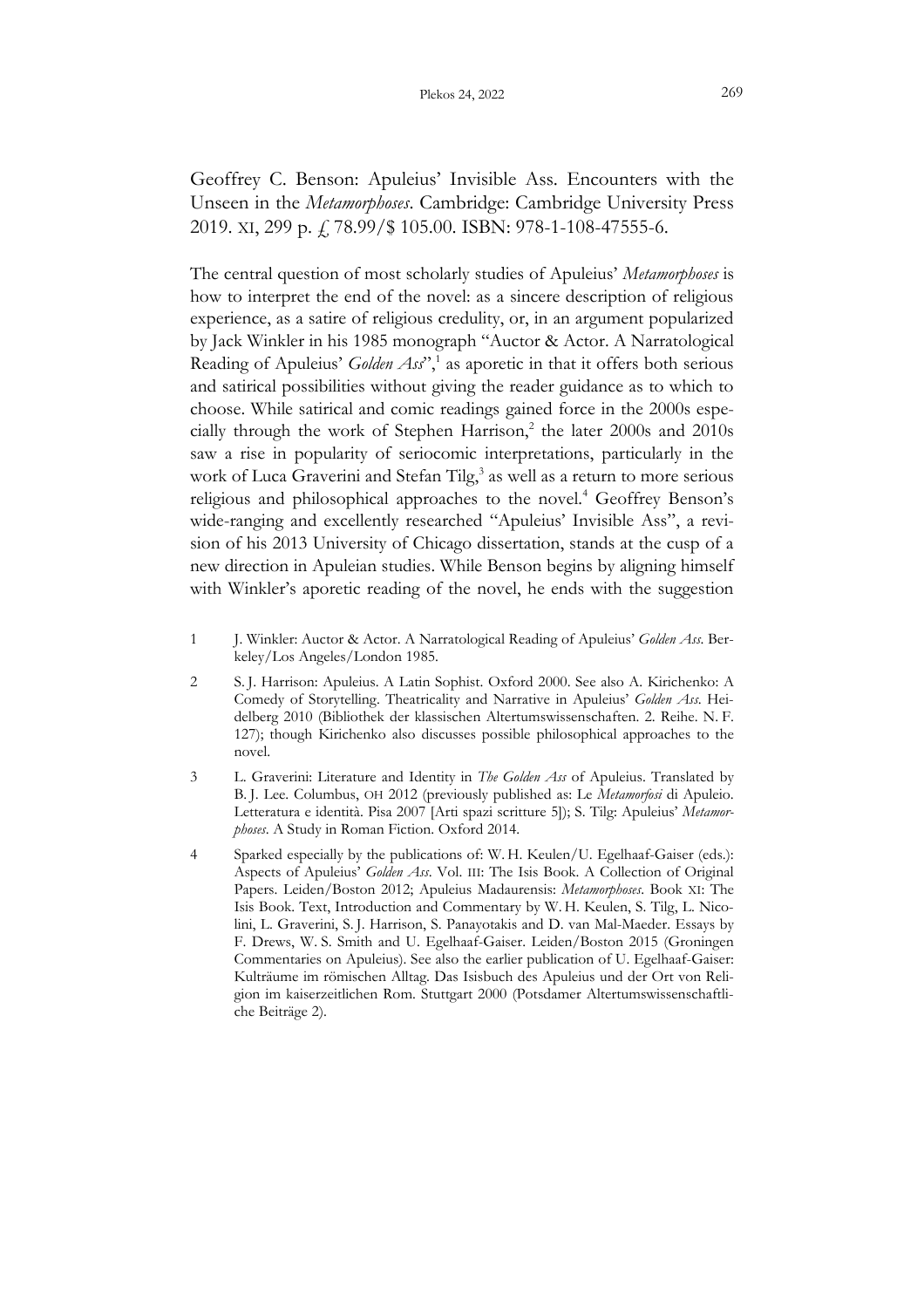that this aporia may be philosophical as well as literary, with the goal of providing diverting literary entertainment that may ultimately guide the reader toward a transcendent experience. This 'therapeutic' or 'educational' approach to the *Metamorphoses* has recently gained traction through the work of Benson, Richard Fletcher, and Jeffrey Ulrich,<sup>5</sup> and is to my mind an especially effective method for integrating the complex literary, philosophical, religious, and social contexts within which Apuleius lived and wrote.

"Apuleius' Invisible Ass" is the first in-depth study of invisibility, the unseen, and ways of envisaging the unseen in Apuleius' *Metamorphoses*. Benson's introduction ("Uncovering the Unseen in Apuleius", pp. 1–27) provides a thorough overview of ancient and modern concepts of invisibility, drawing on sources as diverse as the *Papyri Graecae Magicae* (PGM), Homer, modern fantasy novels, and science and technology. It outlines different types of invisibility, including 'perceptual' (disappearing, becoming transparent, or being camouflaged), 'social' (of marginalized individuals and populations), 'narratological,' and as achieved through mechanisms such as metamorphosis or contact with the divine. This rich range of approaches to the unseen allows Benson to connect Apuleius' literary program in the *Metamorphoses* with his works on Platonic philosophy as well as his wider social and cultural environs. In the chapters that follow, Benson works his way through the *Metamorphoses* roughly chronologically, examining invisibility and attempts to envisage the unseen in the prologue (Chapter 1), the frame narrative, especially Lucius' transformation into an ass (Chapter 2), the *Tale of Cupid and Psyche* (Chapter 3), episodes of physical mutilation and transformation, especially in the latter books of the novel (Chapter 4), and Book 11 (Chapter 5). A concluding chapter considers the change in tone from Books 1–10 to Book 11 and what this might mean for the novel's reader. While the links between chapters and subsections of chapters are sometimes left to the interpretation of the reader or delayed to the concluding chapter, there is much to be gained from Benson's thoughtprovoking discussions of the invisible and unseen throughout this book.

5 R. Fletcher: Apuleius' Platonism. The Impersonation of Philosophy. Cambridge 2014 (Cambridge Classical Studies); J. P. Ulrich: Choose Your Own Adventure. An of Socrates in the Prologue of Apuleius' *Metamorphoses*. In: AJPh 138, 2017, pp. 707–738; J. P. Ulrich: Hermeneutic Recollections. Apuleius' Use of Platonic Myth in the *Metamorphoses*. In: CPh 115, 2020, pp. 677–704.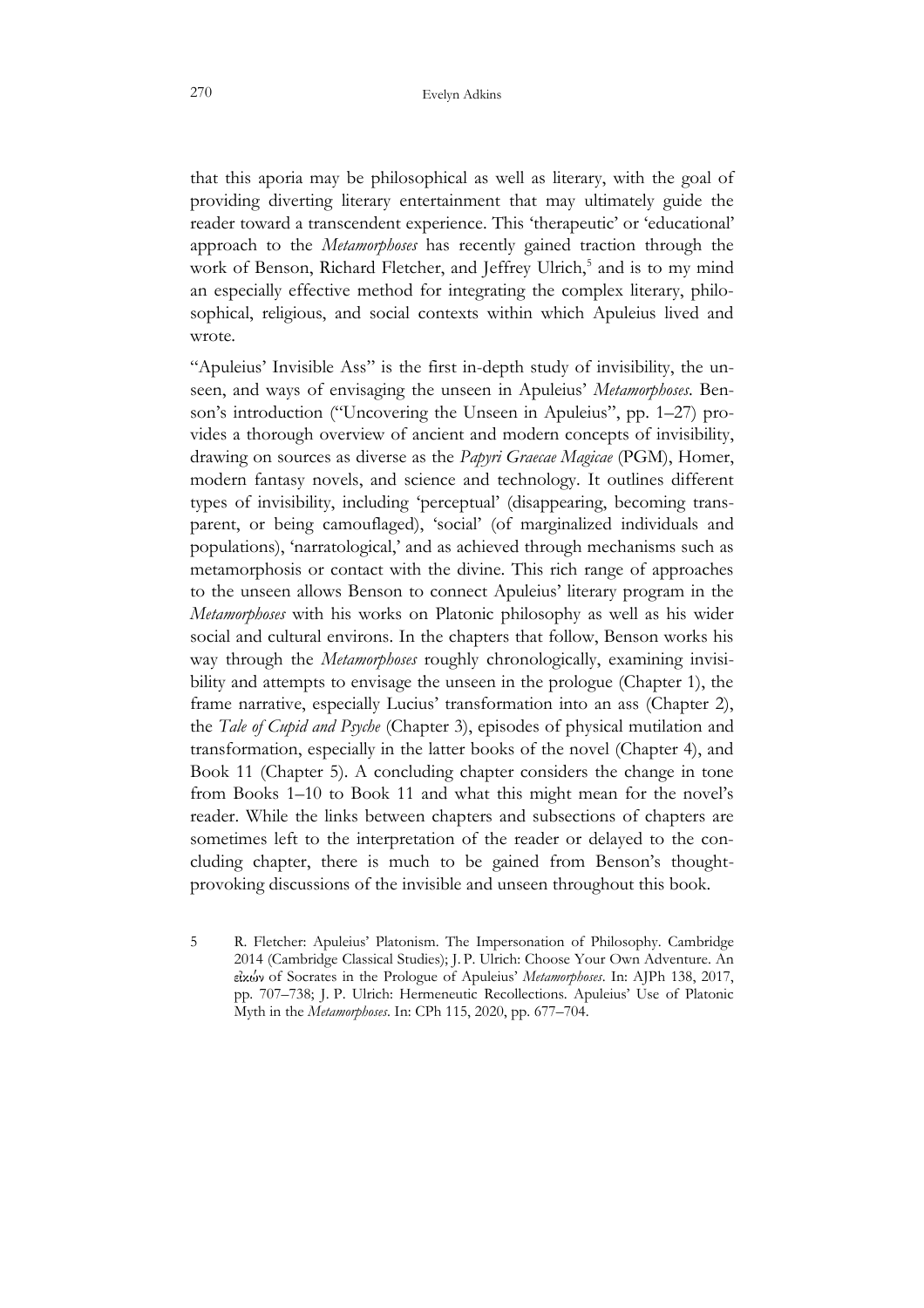In Chapter 1 (pp. 28–61), "Apuleius' Daemonic Voice," Benson addresses the long-debated question of the identity of the prologue narrator, arguing that it should be understood, in Mladen Dolar's terms,<sup>6</sup> as an "acousmatic" or "disembodied voice" that cannot be seen or identified (pp. 28–29). Drawing on Apuleius' Middle Platonism, he suggests that it might be viewed as a *daemon*, though it has both daemonic and non-daemonic qualities. The effects of opening a novel with an acousmatic voice are both literary and philosophical. On the one hand, a *daemon* acts as an intermediary in ways similar to a translator, as Apuleius emphasizes in Socr. 133 and 155; the prologue speaker thus draws attention to the novel's status as a translation while obscuring the presence of its author/translator. On the other hand, an acousmatic voice inspires "an unusual mix of wonder, terror, and confusion" (p. 57) that disorients its audience and prompts the reader's curiosity. Though Benson does not mention this until the conclusion, this idea of the reader's involvement and disorientation ties into his ultimate interpretation of the novel as esoteric and transcendent.

Chapter 2 (pp. 62–97), "Invisible Man: Lucius, Gyges, and the Ethics of the *Metamorphoses*," argues that when Lucius becomes an ass, he becomes invisible in the "phenomenological" or "perceptual" (pp. 68–71) as well as the "social" senses (pp. 78–85). Although he is physically visible, he is functionally 'in'visible as a donkey, treated as and equated to a slave. To prove that Lucius' asinine state should be considered a type of invisibility, Benson discusses a selection of spells in the PGM that promise to make their practitioners invisible by transforming them into animals. He then examines the ancient ethical dimensions of invisibility by comparing Lucius' experiences as an ass with those of the ancestor of Gyges in Plato's *Republic* (359d–360b) who used an invisibility-granting ring to wicked ends. Benson argues, however, that unlike the ancestor of Gyges, Lucius behaves badly both before and after he is rendered 'invisible' through metamorphosis. Likewise, his invisibility allows him to observe how badly others from all levels of Roman society behave in private, creating a "twisted and dark" vision of the world (p. 88). The chapter ends with a discussion of the genre of the *Metamorphoses*, suggesting that while it is certainly entertaining, these ethical considerations demonstrate that it is also intended to instruct, much in the manner of a Platonic dialogue.

<sup>6</sup> M. Dolar: A Voice and Nothing More. Cambridge, MA/London 2006 (Short Circuits).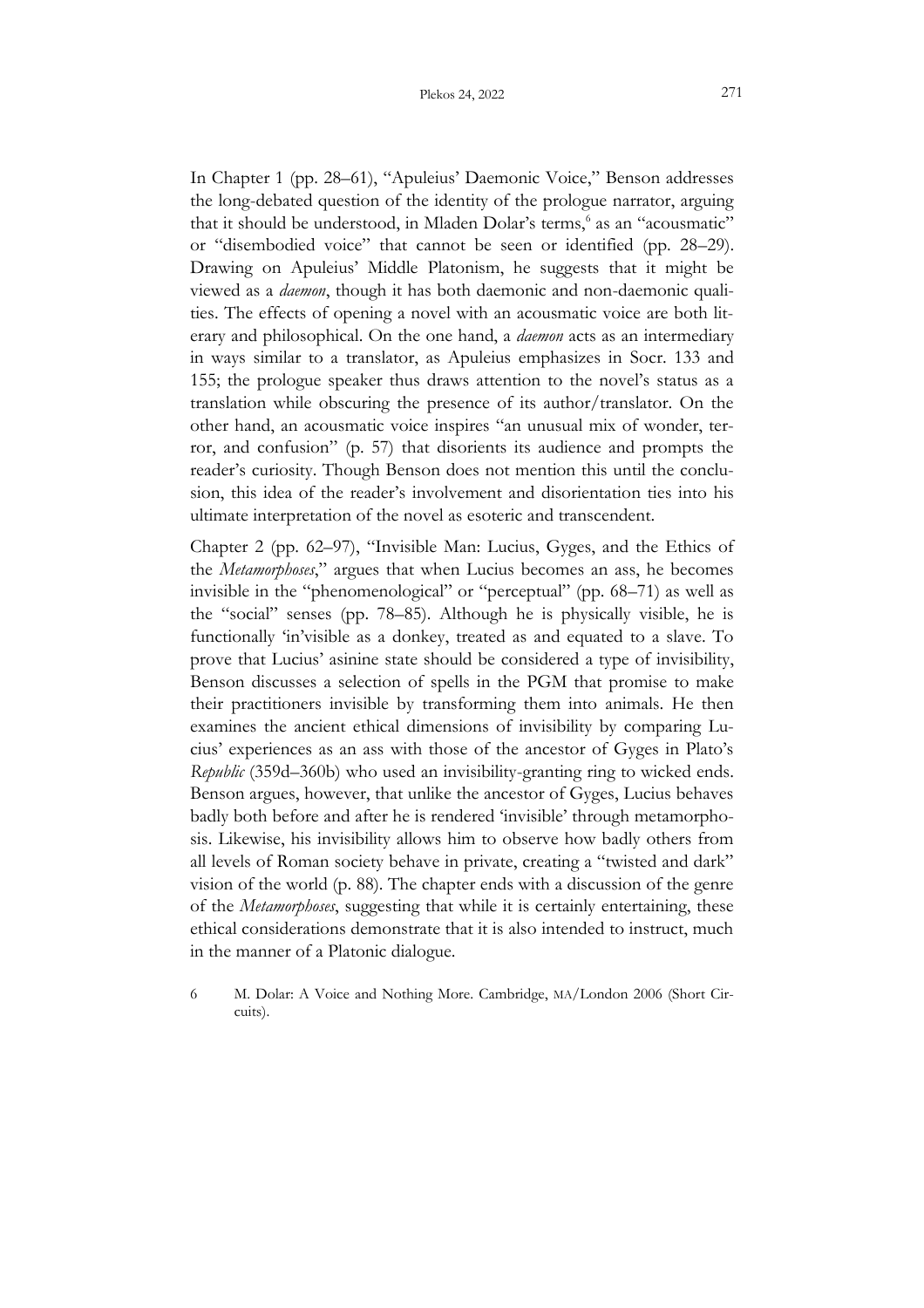Chapter 3 (pp. 98–148), "Invisibility and the Structure of Reality in *Cupid and Psyche*," is the second longest and one of the most complex chapters in the volume. Understandably so, for it examines the invisible and unseen in the *Tale of Cupid and Psyche*, which features the invisible wind god Zephyr, servants who are nothing but voices, and a mysterious husband who forbids his wife to look upon his face. While the tale examines topics such as the nature of reality that would have been of interest to a Platonic philosopher, Benson argues that there are "significant gaps" (p. 99) between *Cupid and Psyche* and Apuleius' Platonism in his other works; in this respect, he follows Richard Fletcher's model in his 2014 book "Apuleius' Platonism. The Impersonation of Philosophy." <sup>7</sup> The effect of these gaps is to raise philosophical questions without answering them, pointing to Benson's interpretation of this tale and the novel as aporetic (pp. 147–148). The main gap Benson focuses on is a question of vision: "how can humans envisage and represent what they cannot normally see?" (p. 103). Psyche attempts to envisage the invisible and divine in the wrong ways, through imagination (*phantasia*) and physical vision. While *Cupid and Psyche* never demonstrates the 'right' way to envisage the unseen, Apuleius' other works, especially *On the God of Socrates* and *On Plato and His Doctrine*, demonstrate that one should use Platonic *theoria*, a "rational mental process" (p. 116) of drawing analogies between the material/sensible and divine/intelligible layers of reality. By leaving *Cupid and Psyche* open to interpretation, the text presents itself as esoteric and encourages the reader to perform their own philosophical *theoria* to reveal its hidden meanings. After establishing the presence of these concepts in the *Tale of Cupid and Psyche*, Benson explores in brief how these may relate to the novel as a whole, though he defers his conclusions to Chapter 5 on Book 11.

Chapter 4 (pp. 149–183), "Scattered Bodies and Gleaming Limbs: The Symbolism and Metaphysics of Fragmented Bodies in the *Metamorphoses*," counters a theoretical counterargument that invisibility cannot be a central motif in a novel that depicts so many examples of physical bodies that are fragmented, dismembered, mutilated, eaten, and transformed. Benson begins with the literary symbolism of bodily fragmentation: the novel itself has metamorphosed as a translation from Greek to Latin, its episodic nature makes it seem 'dismembered,' and Lucius' transformations in Book 11

7 See note 5.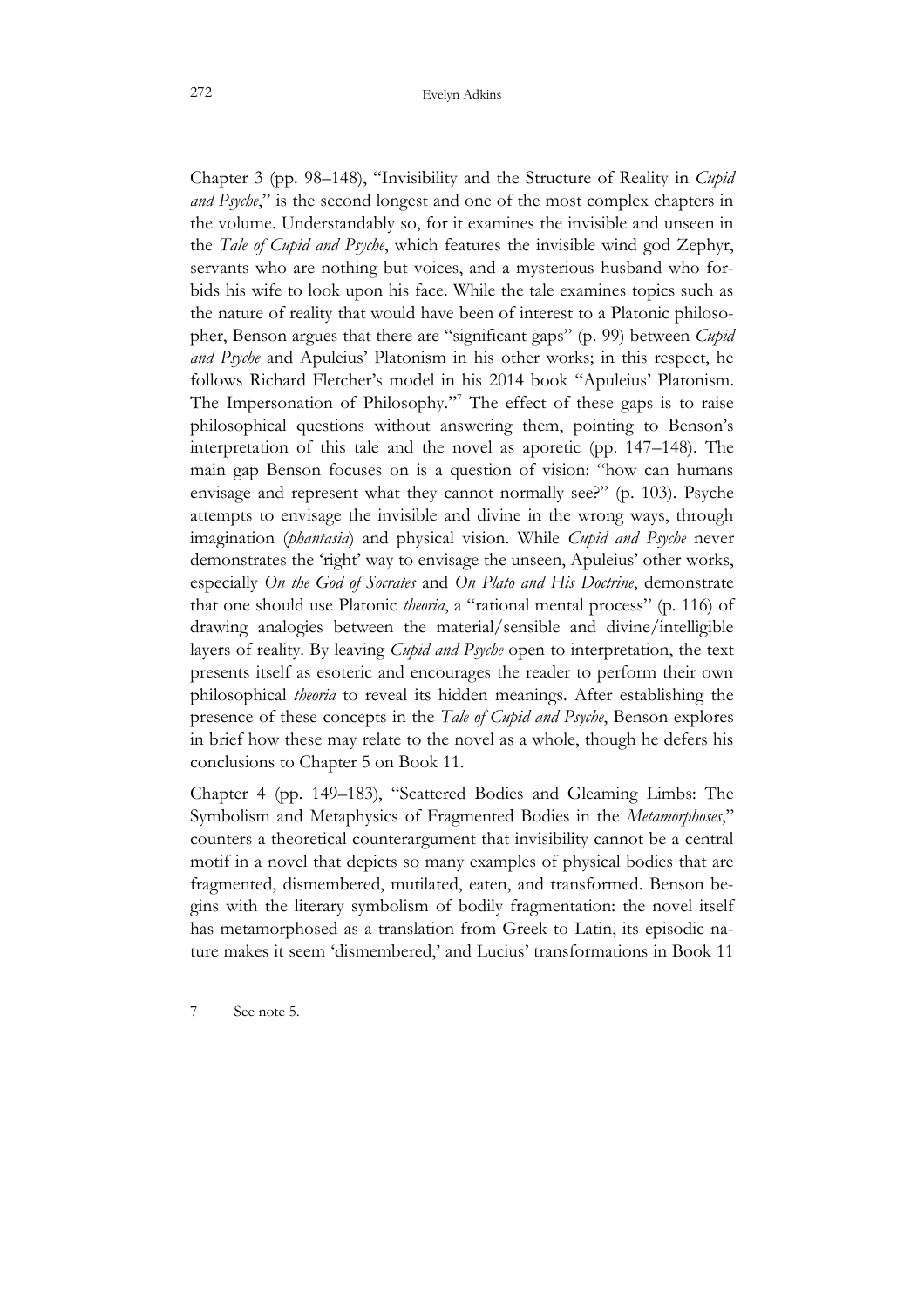are mirrored by a transformation in the novel's tone and focus, raising questions about "the continuity of identity after transformation" (p. 167). These literary conflicts between "appearance and reality, between outer form and inner substance" (p. 167) may be linked with the novel's interest in Platonic metaphysics, particularly the distinction between "changing, invisible, intelligible reality" versus "our sensible, fluctuating, material world" (p. 173). There follow a number of fascinating but dense and tangential discussions of Platonic interpretations of myths of dismemberment such as those of Osiris and Dionysus, bodies as "unreliable signifiers" (p. 174), the unreliability of human sense perception, and some possible metaphysical meanings of Lucius' religious fasting in Book 11. These seem to be connected by a common theme of the deceptiveness of the physical world in the novel, which Benson argues may indicate that the text itself should also potentially be taken as deceptive: it is both ripe for allegorical interpretation and repeatedly demonstrates that the pursuit of hidden meanings is fraught with danger. While Benson again defers his conclusions about these ideas and the novel's deeper meaning for the next two chapters, Chapters 3 and 4 clearly establish how the *Metamorphoses* problematizes vision and presents multiple layers of reality in a Platonic fashion.

Chapter 5 (pp. 184–238), "Apprehending the Egyptian Gods: Focalization and Mysticism in Book 11," at last tackles the problem of the novel's interpretation and advances Benson's Winklerian but more philosophically informed argument for an aporetic ending. This aporia is produced through a change in vision: Benson draws on Gérard Genette's concept of focalization to argue that we can trace a change in Book 11 from "internal focalization," "narrative where readers can visualize what Lucius the experiencing character sees," to "camera-eye narrative" or "external focalization," where "the narrator does not let readers perceive what the experiencing character sees" (p. 186).<sup>8</sup> This change in focalization distances Lucius from the reader and creates uncertainty as to whether or not Lucius has really had the subjective religious experiences he describes. In addition to Winkler's model of literary aporia, Benson briefly suggests a philosophical model – the Platonic dialogues, in which Socrates' method is to raise questions without answering them – but leaves the implications of this suggestion for the next and final chapter.

8 G. Genette: Narrative Discourse. An Essay in Method. Translated by J. E. Lewin. Foreword by J. Culler. Ithaca, NY 1980.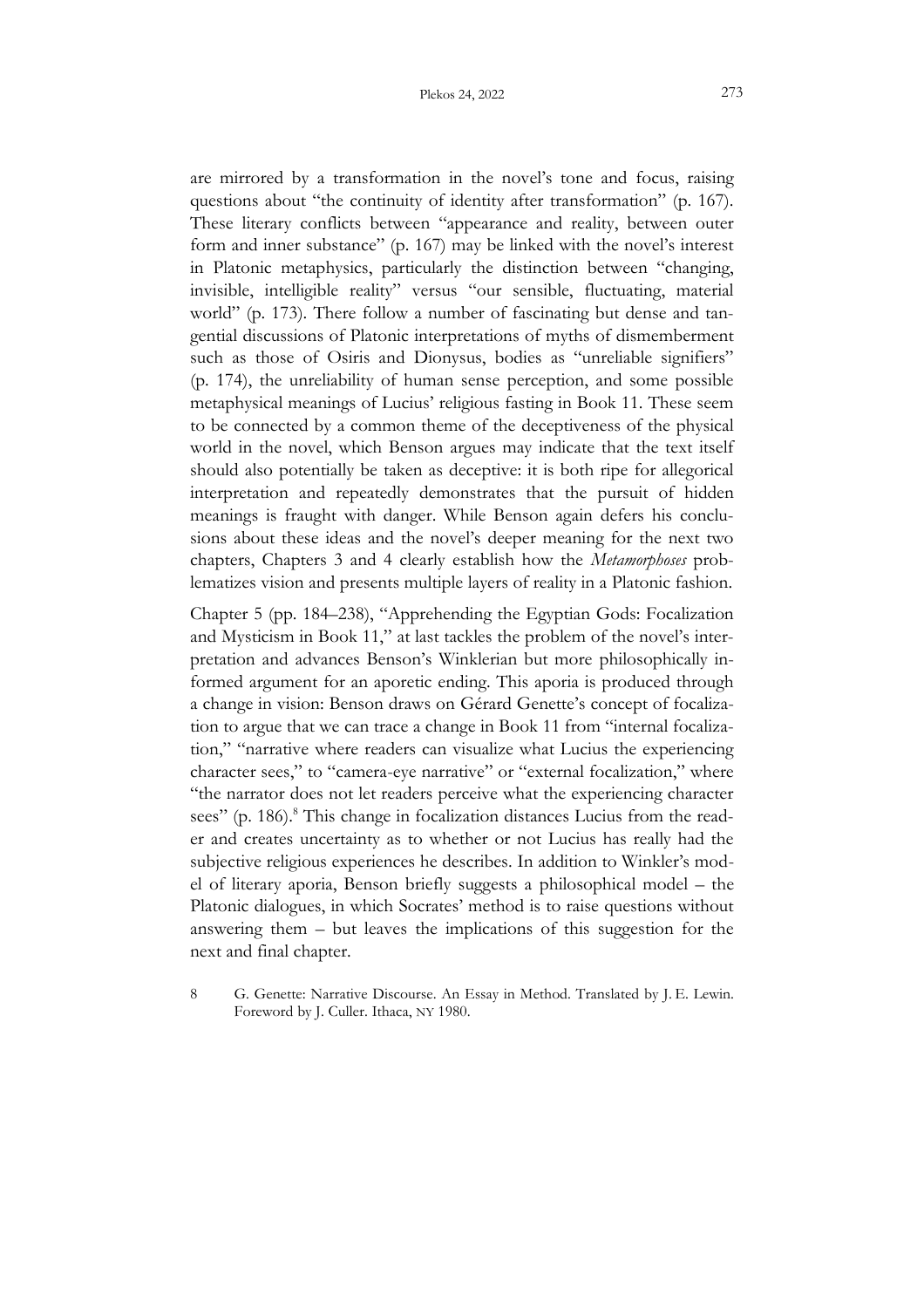The concluding chapter (pp. 239–264), "The Power of the *Metamorphoses*," provides the fullest explanation of Benson's literary-philosophical aporetic model and its intended effects on the reader. He proposes that reading and interpreting this esoteric novel that exhibits such a remarkable change in tone, content, and focalization from Books 1–10 to Book 11 "may have an effect similar to that of initiation, which disorients but ultimately puts [one] in touch with the divine" (p. 240) and suggests that "admiring the beauty of the novel and interpreting it provide a pathway to a higher, immaterial reality" (p. 239). Although Plato cautioned against the diverting pleasures of fiction, Middle Platonists such as Apuleius were more open to the idea that fictional stories could be beneficial, therapeutic, and educational, as I also discuss in my book.<sup>9</sup> As Benson argues, contemplating the literary pleasures of the *Metamorphoses* and exploring its methods of envisioning the invisible may help lead the reader toward a higher reality, "provid[ing] a pathway to something transcendent and divine" (p. 255). He ends on a darker note, suggesting that both the *Metamorphoses* and the Greek *Onos* focus on human limitations and "present readers with terrifying worlds from which some may hope to escape" (p. 264).

"Apuleius' Invisible Ass" is a welcome and timely addition to Apuleian studies. Benson is to be commended for drawing attention to invisibility, an often-neglected dimension of a novel known for its vivid imagery and physicality, as well as for his use of a wide range of approaches and scholarship including literary theory from both within and beyond the field of Classics, philosophy, the PGM, scientific and technological concepts of the unseen, and contemporary art. While this volume is admirably wellresearched, Benson sometimes shies away from making bold claims and more clearly differentiating his work from that of previous scholars. This is especially apparent in his treatment of Winkler, with whom he aligns himself closely but from whom he differs in key ways: Benson's argument for transcendence-producing aporia is quite distinct from Winkler's literary aporia and far more convincing given Apuleius' dedication to Platonic philosophy. While this book, much like Apuleius' *Metamorphoses*, is often esoteric, dense, and digressive and sometimes leaves the reader in a state of aporia, the stimulating ways in which Benson brings together literary, philosophical, artistic, cognitive, and comparative approaches to the invisible

<sup>9</sup> E. Adkins: Discourse, Knowledge, and Power in Apuleius' *Metamorphoses*. Ann Arbor, MI 2022.